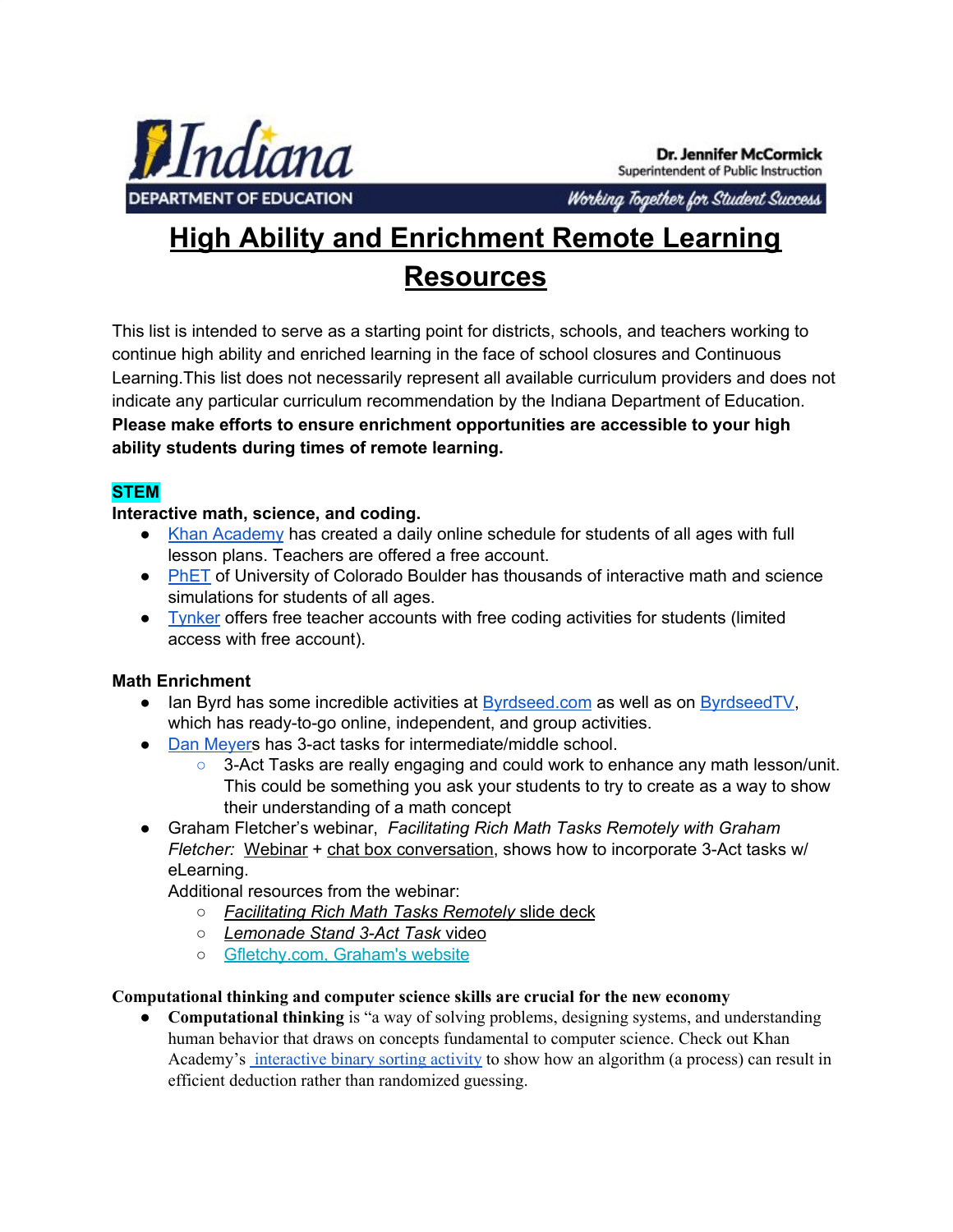#### **Lessons, media, and more at NASA**

● [NASA](https://www.nasa.gov/) has STEM [lessons](https://www.nasa.gov/stem) for all ages, a copyright free [media](https://www.diyphotography.net/nasa-makes-entire-media-library-publicly-accessible-copyright-free/) library, and [resource](https://www.nasa.gov/tags) [collections](https://www.nasa.gov/tags) for a multitude of topics.

#### **ENGLISH LANGUAGE ARTS/HUMANITIES**

#### **IDOE high ability units**

**●** [IDOE](https://www.doe.in.gov/highability/idoe-ha-ela-units) HA ELA Units are accessible by all and offer a wonderful source of enriching activities for all grade levels. Most resources are accessible online.

#### **Digital media collections**

- Library of Congress (LOC) Digital [Collections](https://www.loc.gov/collections/) has endless primary source documents for students to explore.
- PBS [Learning](http://www.pbslearningmedia.org/) Media has tens of thousands of state curriculum-aligned digital learning resources. Integrates with Google Classroom and Remind.

#### **Literature comes alive with Kidlit TV**

• [Kidlit](https://kidlit.tv/) TV has videos and podcasts with authors and illustrators. The site also provides activity ideas, including the annual nationwide video contest, 90 Second [Newbery](https://kidlit.tv/2020/03/90-second-newbery-film-festival/) Film [Festival,](https://kidlit.tv/2020/03/90-second-newbery-film-festival/) which is open to students of all ages.

#### **Digital libraries**

- [Digital Public Library of America](https://dp.la/)
- [Nautical Archaeology Digital Library](https://nadl.tamu.edu/)
- [Biodiversity Heritage Library](https://www.biodiversitylibrary.org/browse/collections)
- [The Getty Publications Virtual Library](http://www.getty.edu/publications/virtuallibrary/)
- [The New York Public Library's online collection](https://digitalcollections.nypl.org/)
- [History of Medicine Division at the National Library of Medicine](https://www.nlm.nih.gov/hmd/index.html)
- [Central Intelligence Agency's Freedom of Information Act Electronic Reading Room](https://www.cia.gov/library/readingroom/home)

#### **Open source books and online libraries featuring works from around the world.**

- Project [Gutenberg](https://www.gutenberg.org/catalog/) Free Online Library Open the works in html and right click for Google translations of anything from Ancient Greek texts to classic Norwegian literature.
- [International](http://www.childrenslibrary.org/icdl/SimpleSearchCategory?ilang=English) Children's Digital Library Explore tales, fables, and stories from around the world in over 59 languages.

#### **Reading lists by grade**

• Mensa for Kids [Excellence](https://www.mensaforkids.org/achieve/excellence-in-reading/) in Reading Program is a free program open internationally to any and all readers under 18 years of age (Grades k-12), their teachers, and librarians. The program encourages students to read to the level of their ability or interest, regardless of age or grade level.

#### **Virtual museums and operas**

**●** Click [here](https://www.wthr.com/article/world-famous-museums-open-virtual-tours-help-keep-kids-entertained) for a list of museums throughout the world who have opened a google virtual tour.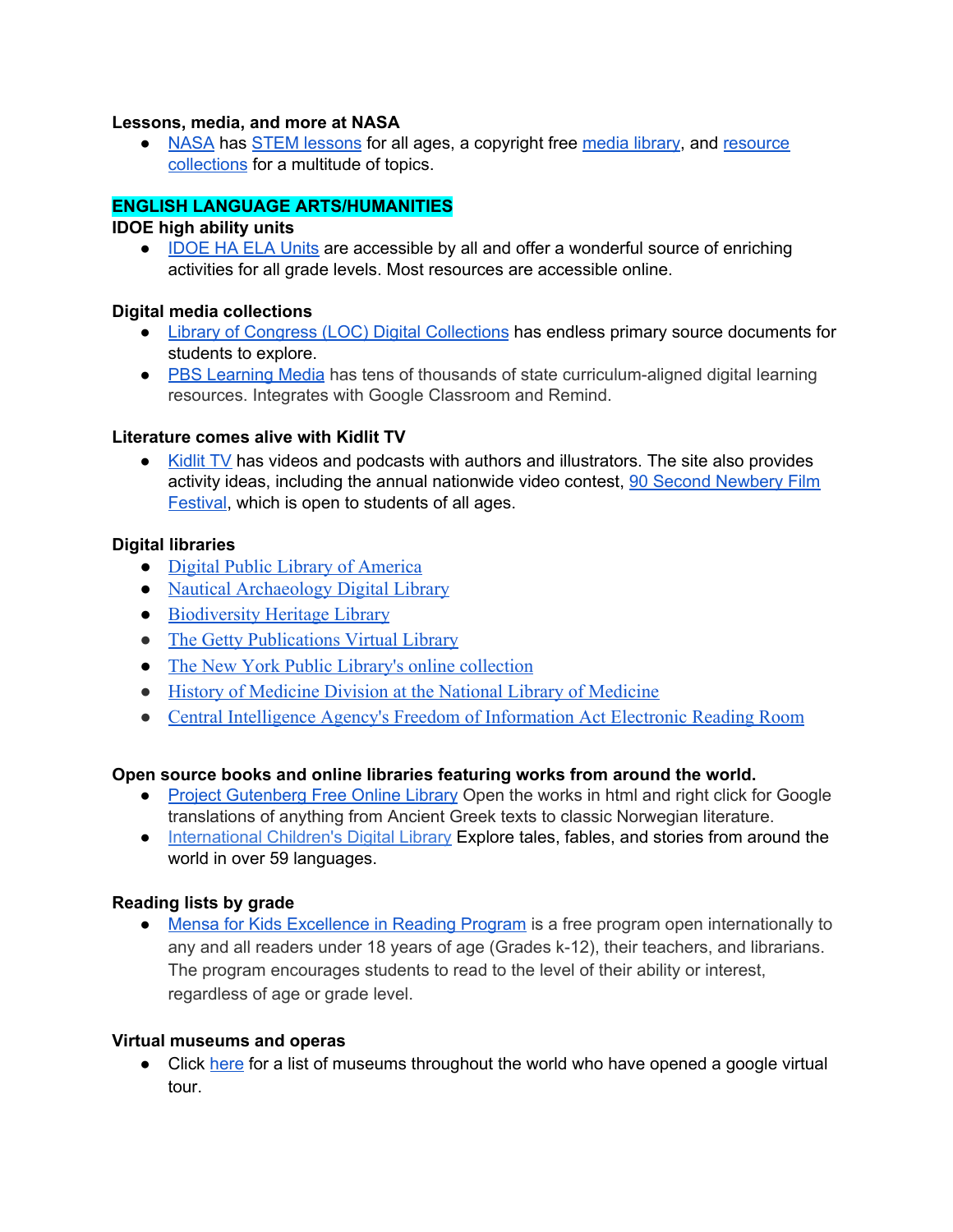**●** [Metropolitan](https://www.metopera.org/) Opera: Free Nightly Opera Stream provides free streaming of different encore presentations from the company's *Live in HD* series.

## **ORGANIZATIONS**

#### **National Association for Gifted Children**

● [NAGC](https://www.nagc.org/resources-educators-parents-during-covid-19) has compiled an extensive list of eLearning resources for the gifted learner, family, and teacher.

#### **ADDITIONAL RESOURCES**

#### **Free tutoring with Rose-Hulman**

**●** [AskRose](https://askrose.org/) has free math and science tutoring for middle and high school students.

#### **Online courses and video lessons**

- **●** Crash [Course,](https://thecrashcourse.com/) an online youtube channel started by Hoosier native John Green and his brother, Hank, has 15 courses with up to 75 video lessons for each. Lessons are geared for the middle and high school student.
- Crash [Course](https://www.youtube.com/user/crashcoursekids) for Kids follows the same format as Crash Course but with elementary level content.
- [TedED](https://ed.ted.com/) has engaging video series for all ages. Sign in with Google to create lessons.

#### **Thinking skills practice**

● Prufrock Press At-Home Student Activities & [Worksheets](http://www.prufrock.com/Assets/ClientPages/pdfs/Thinking-Skills-Activities.pdf) offers a free eBook of *Thinking Skills Activities* for Grades 3-8

#### **Industry outreach and virtual connections**

• [Nepris](https://www.nepris.com/home/v4) has an incredible selection of videos from industry experts.

#### **K-12 Online Resource List adapted from Ohio GIS**

• [Resource](https://drive.google.com/file/d/1vPK9DBnPSsnFbliohwzQqlwgCSvOm_Pd/view?usp=sharing) list organized by both type of activity and discipline.

#### **OFFLINE ACTIVITIES (with online options)**

Not all activities require the use of the internet. Challenge high ability students of all ages to show their understanding of a concept in unique and creative ways.

#### **Alphabet**

#### *Paper and pencil*.

- Challenge students to come up with a word, phrase, alliteration, etc. for every letter of the alphabet and all must be related to a particular topic or concept.
	- *Online*→ Have an asynchronous discussion where every post must start with the next letter in the alphabet AND must still relate to a particular topic.
- Challenge students to write an adjective followed by a noun or an adverb followed by a verb in alphabetical order. For example, arrogant bonobo, cantankerous dinosaur…or...aptly boast, creatively dance.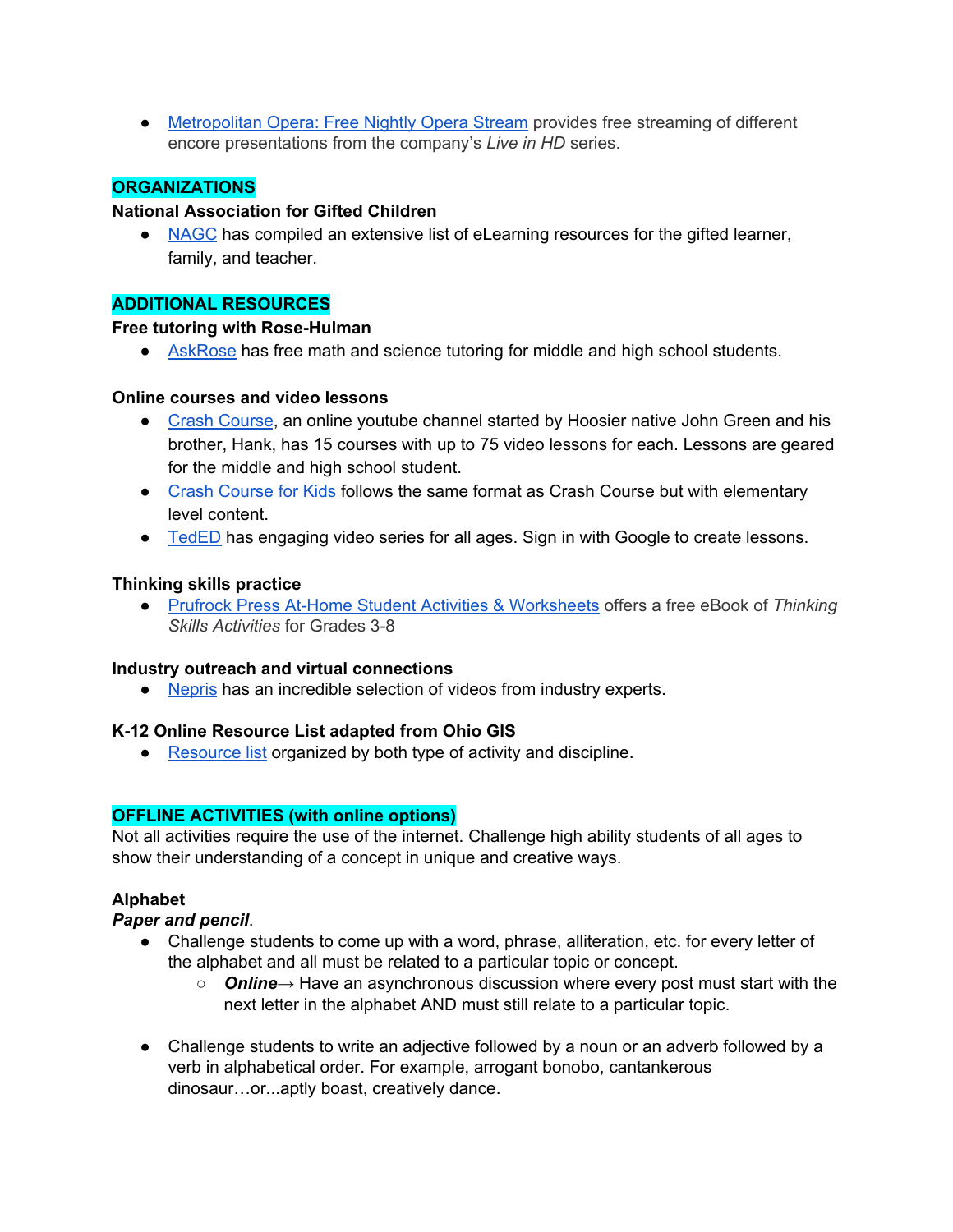○ *Online*→ Have an asynchronous or synchronous discussion where each student in sequence has to add the next pair, or have all students submit the same letter set to encourage unique answers.

# **Categorizing**

## *Paper and pencil*

- Challenge students to think of as many items as they can for a particular category. For example, given the category, Things That Fly, students may answer: birds, planes, pilots, time. Add a layer of depth by having students explain how they know each item fits in the category.
	- *Online*→ Have a synchronous discussion where each student has to add a unique item without any repetition of others' responses.

## **Creative and Divergent Thinking**

## *Paper and pencil*

- Challenge students to provide the question to a given answer. Connect the answer to a topic of study or allow it to be random. For example, give students the answer, GOAL, students may write: What is yelled excitedly at soccer games? Or, what is a word commonly used to describe a desired outcome? Or, what is a word that rhymes with foal?
	- *Online*→ Have an asynchronous discussion where all students will write a question all answering with the same one word.
- Challenge students to consider obscure things. Provide students with thought provoking questions they are to answer with a clear explanation of why they answered in the way they chose. For example, give students the question, If you could have any superpower, what would it be and why? Or, given the opportunity to live in a space station without returning to land for the next two years, would you, and why? Or, what brings you the most happiness, and why?
	- **Online**→ Have an asynchronous discussion where students are encouraged to read other responses and reply with connections or questions.

## **Cross-Curricular--All Ages**

Vocabulary--Biology--SEL

- High Ability students love making connections. Give them a platform to strengthen those neural connections through alliterative fun!
- Build student vocabulary at all ages by pairing adjectives with animals. Use the definition of the word to showcase the behavior it describes. Determine an animal that embodies the denotation or the connotation of the new word. Have students research this animal to evaluate how the meaning of the word is evident in the animal. Students can create their own pairings.